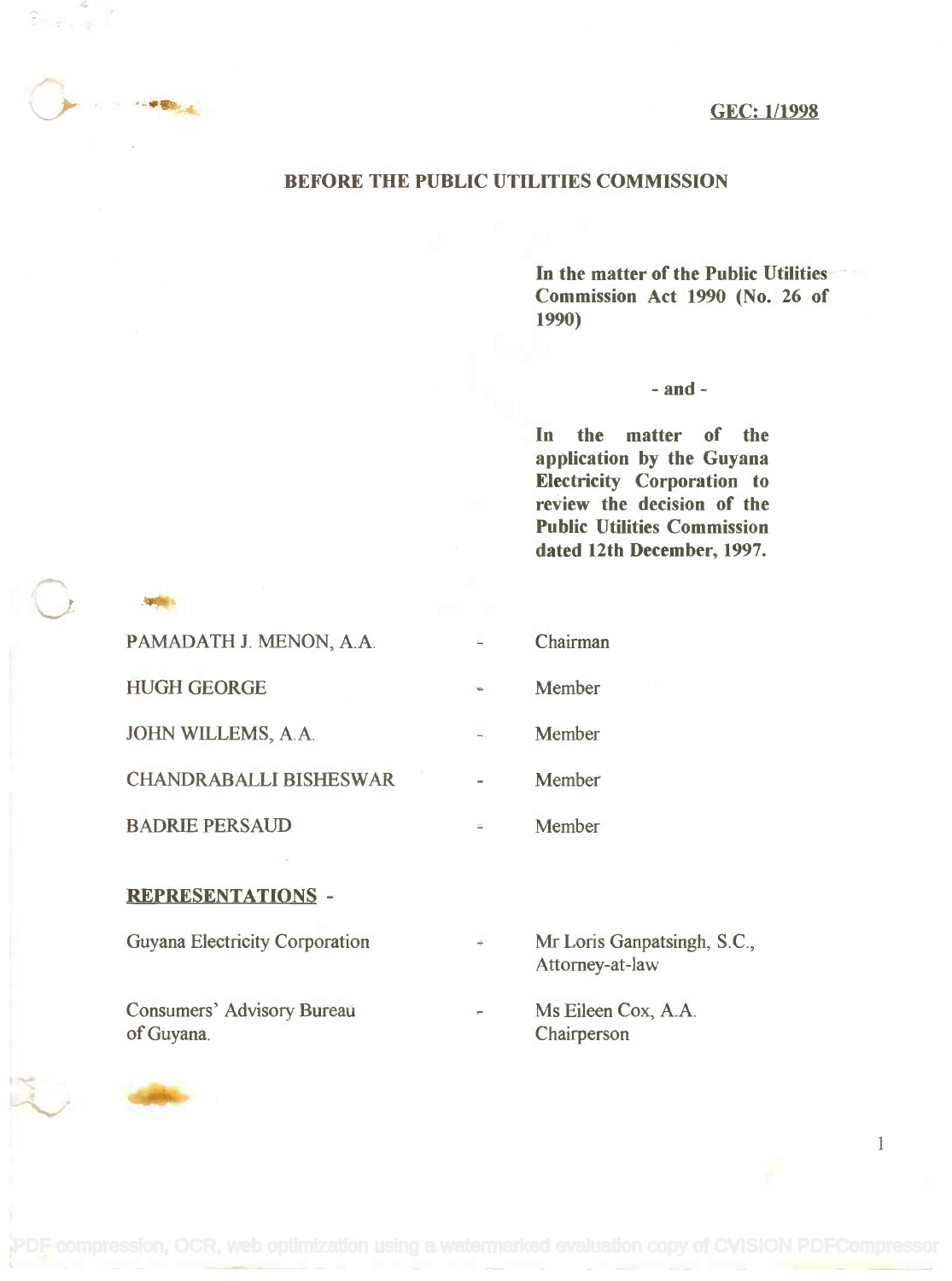DECISION

The Guyana Electricity Corporation (GEC) had executed a Lease Agreement dated 31st The Guyana Electricity Corporation (GEC) had executed a Lease Agreement dated 31st March, 1996, in favour of Wartsila Diesel Inc. in respect of a second 11MW Power Plant at Garden March, 1996, in favour ofWartsila Diesel Inc. in respect of a second IIMW Power Plant at Garden of Eden. It had executed another Lease Agreement dated 9th May, 1996, in favour of Wartsila Diesel of Eden. It had executed another Lease Agreement dated 9th May, 1996, in favour of Wartsila Diesel Caribbean Inc. in respect of a 22MW Power Plant at Kingston. Under the two Lease Agreements, Caribbean Inc. in respect of a 22MW Power Plant at Kingston. Under the two Lease Agreements, GEC undertook to execute the following security documents. These, in regard to the second 11MW GEC undertook to execute the following security documents. These, in regard to the second IIMW Wartsila Diesel Plant at Garden of Eden, were the following Wartsila Diesel Plant at Garden of Eden, were the following -

- (a) a grant to the lessor of a first lien on any and all right, title and interest of (a) a grant to the lessor of a first lien on any and all right, title and interest of GEC in the Facility that is, the second 11 MW Wartsila Diesel Plant, and in all additions, attachments, accession, and substitutions thereto; all additions, attachments, accession, and substitutions thereto;
- (b) a grant to the Lessor of (i) a mortgage and pledge constituting a first lien on a grant to the Lessor of (i) a mortgage and pledge constituting a first lien on the Facility Site (that is, the real property where the Facility will be located) the Facility Site (that is, the real property where the Facility will be located) (ii) a mortgage and pledge constituting a first lien on the Existing Station, that (ii) a mortgage and pledge constituting a first lien on the Existing Station, that is, the first 11 MW Wartsila Diesel Plant at Garden of Eden, including a lease is, the first 11 MW Wartsila Diesel Plant at Garden of Eden, including a lease or right of use of the land on which the Existing Station is located, (iii) an or right of use of the land on which the Existing Station is located, (iii) an assignment of all insurance policies relating to the Facility and the Existing assignment of all insurance policies relating to the Facility and the Existing Station; and (iv) an assignment of all material agreements related to the Station; and (iv) an assignment of all material agreements related to the Facility and Existing Station; Facility and Existing Station;
- (c) execution and delivery of such additional documents, including financing (c) execution and delivery of such additional documents, including financing statements, certificates of title, affidavits, notices and similar instruments, in statements, certificates of title, affidavits, notices and similar instruments, in form satisfactory to Lessor, necessary or appropriate to perfect and maintain form satisfactory to Lessor, necessary or appropriate to perfect and maintain such security interests and assignments. such security interests and assignments.

In regard to the 22MW Wartsila Diesel Plant at Kingston the security documents which GEC In regard to the 22MW Wartsila Diesel Plant at Kingston the security documents which GEC undertook to execute under the Lease Agreement were undertook to execute under the Lease Agreement were -

- (a) a grant by GEC to the Lessor of a first lien on any and all rights, title and (a) a grant by GEC to the Lessor of a first lien on any and all rights, title and interest of GEC in the Facility, that is the 22 MW Wartsila Diesel Plant at interest of GEC in the Facility, that is the 22 MW Wartsila Diesel Plant at Kingston, and in all additions, attachments, accession, and substitutions Kingston, and in all additions, attachments, accession, and substitutions thereto; thereto;
- (b) a grant to the Lessor of (i) a mortgage and pledge constituting a first lien on (b) a grant to the Lessor of (i) a mortgage and pledge constituting a first lien on the Facility site, (that is the real property where the Facility will be located), the Facility site, (that is the real property where the Facility will be located), including a lease or right of use of the Facility Site; (ii) a mortgage and pledge including a lease or right of use of the Facility Site; (ii) a mortgage and pledge constituting a second lien on the Existing Stations, that is, the two 11 MW constituting a second lien on the Existing Stations, that is, the two 11 MW Wartsila Diesel plants at Garden of Eden, and on the site of the Existing Wartsila Diesel plants at Garden of Eden, and on the site of the Existing

2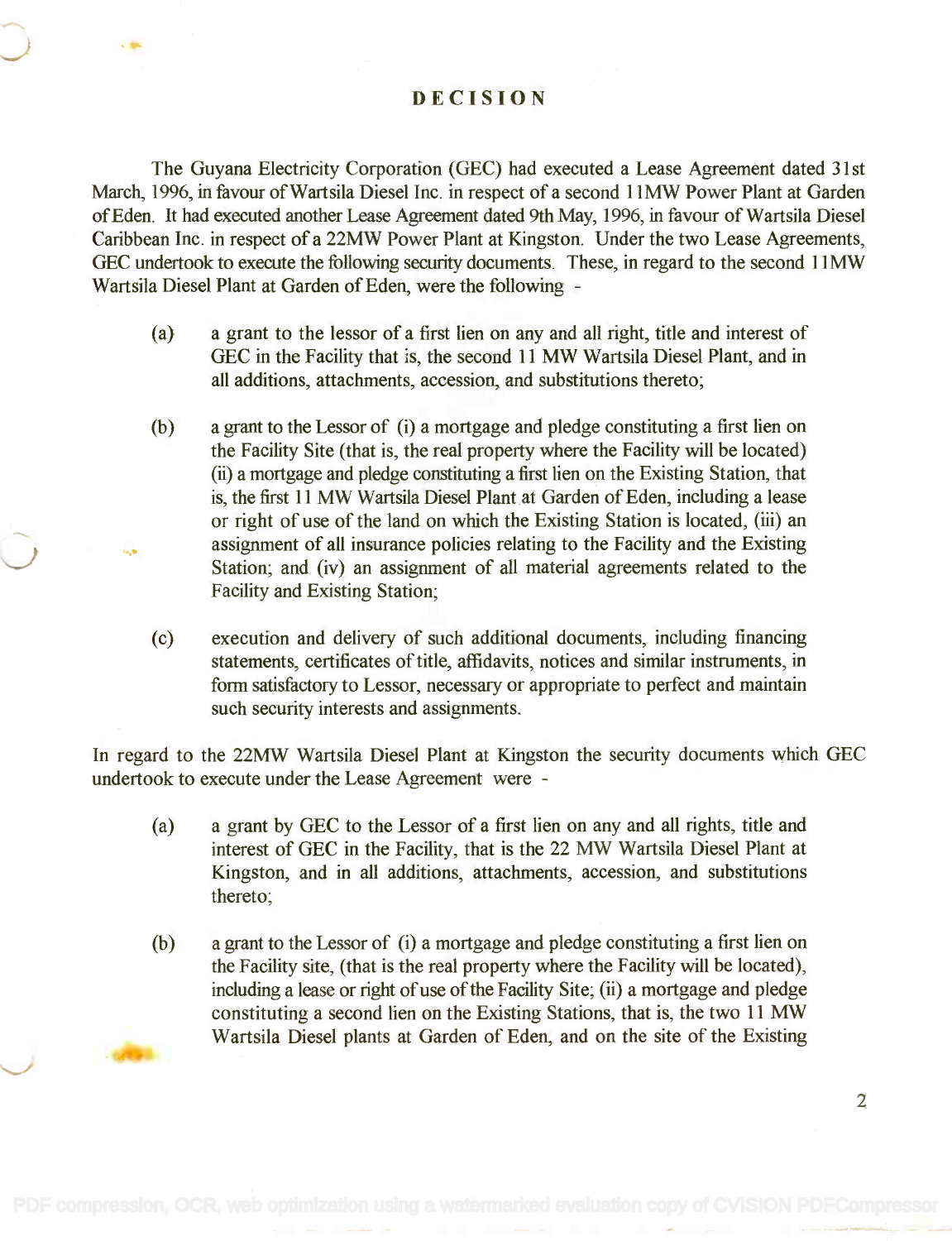Stations, including a lease or right of use of the land on which the Existing Stations, including a lease or right of use of the land on which the Existing Stations are located; (iii) a mortgage and pledge constituting a first lien on Stations are located; (iii) a mortgage and pledge constituting a first lien on GEC's property consisting of land and buildings thereon, located at 40 Main GEC's property consisting of land and buildings thereon, located at 40 Main Street, Georgetown, (iv) a mortgage and pledge constituting a first lien on Street, Georgetown, (iv) a mortgage and pledge constituting a first lien on GEC's property consisting of land and buildings thereon, located at 257-259 GEC's property consisting ofland and buildings thereon, located at 257-259 Middle Street, Georgetown; (v) an assignment of all insurance policies Middle Street, Georgetown; (v) an assignment of all insurance policies relating to the Facility and the Existing Stations; and (vi) an assignment of all material agreements related to the Facility and the Existing Stations; material agreements related to the Facility and the Existing Stations;

(c) such additional documents, including financing statements, certificates of (c) such additional documents, including financing statements, certificates of title, affidavits, notices and similar instruments, in form satisfactory to Lessor, necessary or appropriate to perfect and maintain such security interests and necessary or appropriate to perfect and maintain such security interests and assignments. assignments.

In the case of both Lease Agreements the execution of security documents referred to in this In the case of both Lease Agreements the execution of security documents referred to in this paragraph are stated to be undertaken by GEC for securing its obligations to the Lessor under the paragraph are stated to be undertaken by GEC for securing its obligations to the Lessor under the Lease Agreements. Lease Agreements.

2. Pursuant to proceedings which this Commission initiated by a notice dated 24th August, 1995, 2. Pursuant to proceedings which this Commission initiated by a notice dated 24th August, 1995, and subsequent correspondence between this Commission and GEC, and superseding the drafts of the mortgages and debentures which GEC had earlier submitted for approval, on 31st December, the mortgages and debentures which GEC had earlier submitted for approval, on 31st December, 1996, GEC submitted to this Commission a new set of documents for approval. These are - 1996, GEC submitted to this Commission a new set of documents for approval. These are -

- (i) A First Mortgage in respect of the transaction relating to the Second 11 MW Wartsila Plant (i) A First Mortgage in respect of the transaction relating to the Second 11 MW Wartsila Plant at the Garden of Eden; at the Garden of Eden;
- (ii) A debenture in respect of the above transaction;
- (iii) A First Mortgage in respect of the transaction relating to the 22MW Wartsila plant at (iii) A First Mortgage in respect of the transaction relating to the 22MW Wartsila plant at Kingston; Kingston;
- (iv) A Second Mortgage in regard to the above transaction; and
- (v) A debenture in respect of the transaction relating to the above plant.

Consequent on the assignment of rights, these documents were sought to be executed in favour of Consequent on the assignment of rights, these documents were sought to be executed in favour of Blue and White Power Financing Inc. Blue and White Power Financing Inc.

3. By its decision dated 12th December, 1997, and for the reasons stated therein, this 3. By its decision dated 12th December, 1997, and for the reasons stated therein, this Commission approved, under section 47 of the Public Utilities Commission Act, 1990 (No. 26 of Commission approved, under section 47 of the Public Utilities Commission Act, 1990 (No. 26 of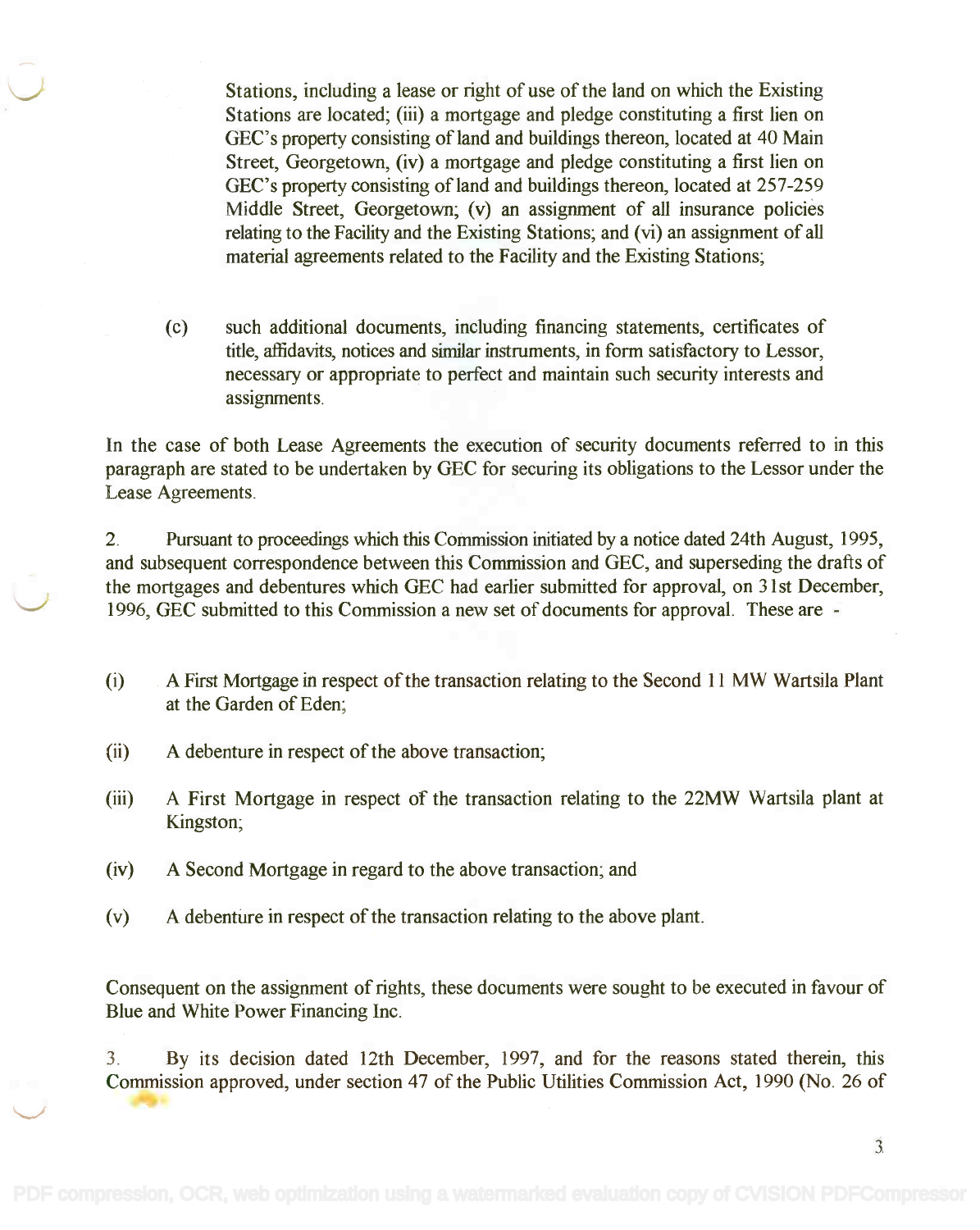1990), the execution by GEC of the security documents mentioned at items (i) and (iii) in para. 2 1990), the execution by GEC of the security documents mentioned at items (i) and (iii) in para. 2 above and refused to grant approval for the execution of the other documents mentioned in that para. above and refused to grant approval for the execution of the other documents mentioned in that para. This Commission also directed GEC to pay to the Consumers' Advisory Bureau \$200,000 as costs. This Commission also directed GEC to pay to the Consumers' Advisory Bureau \$200,000 as costs.

4. By application dated 6th January, 1998, GEC sought a review of the decision of this 4. By application dated 6th January, 1998, GEC sought a review of the decision of this Commission in respect of two matters Commission in respect of two matters -

- (i) the refusal of approval for the execution of one second mortgage and two (i) the refusal of approval for the execution of one second mortgage and two debentures; and debentures; and
- (ii) award of \$200,000 as costs to the Consumers' Advisory Bureau.

5. We heard this matter at the public hearings on 28th January, 1998 and 17th March, 1998. We 5. We heard this matter atthe public hearings on 28th January, 1998 and 17th March, 1998. We have carefully considered the submissions made on behalf of GEC and the Consumers' Advisory have carefully considered the submissions made on behalf of GEC and the Consumers' Advisory Bureau of Guyana. Bureau of Guyana.

6. As regards the first matter the application for review states as follows

"The Commission has rejected the GEC's request to grant the Blue and White "The Commission has rejected the GEC's request to grant the Blue and White Power Financing a second mortgage and two debentures on certain properties Power Financing a second mortgage and two debentures on certain properties and interests of the GEC. The Corporation is kindly requesting that the PUC review its decision in that regard and allow the Corporation to execute the liens as proposed in its application." liens as proposed in its application."

No specific reason was given as to why our order of 12th December, 1997, should be reviewed.

7. Mr Ganpatsingh, Senior Counsel representing GEC, stated at the public hearing on 17th 7. Mr Ganpatsingh, Senior Counsel representing GEC, stated at the public hearing on 17th March, 1998 March, 1998 -

> "It seems to me that the Commission took an unduly objective approach to "It seems to me that the Commission took an unduly objective approach to the problem and did not take sufficient account of the peculiar interests of the problem and did not take sufficient account of the peculiar interests of both the financial entity and GEC itself, but rather approached the problem both the financial entity and GEC itself, but rather approached the problem from the point of view as to whether or what would be of sufficient comfort from the point of view as to whether or what would be of sufficient comfort to the financing entity in the opinion of the Commission." to the financing entity in the opinion of the Commission."

He further stated -

"As I said, we felt, or feel, the Commission did not sufficiently focus on the "As I said, we felt, or feel, the Commission did not sufficiently focus on the subjective consideration that affected both Blue and White Power Financing subjective consideration that affected both Blue and White Power Financing and GEC in these arrangements." and GEC in these arrangements."

4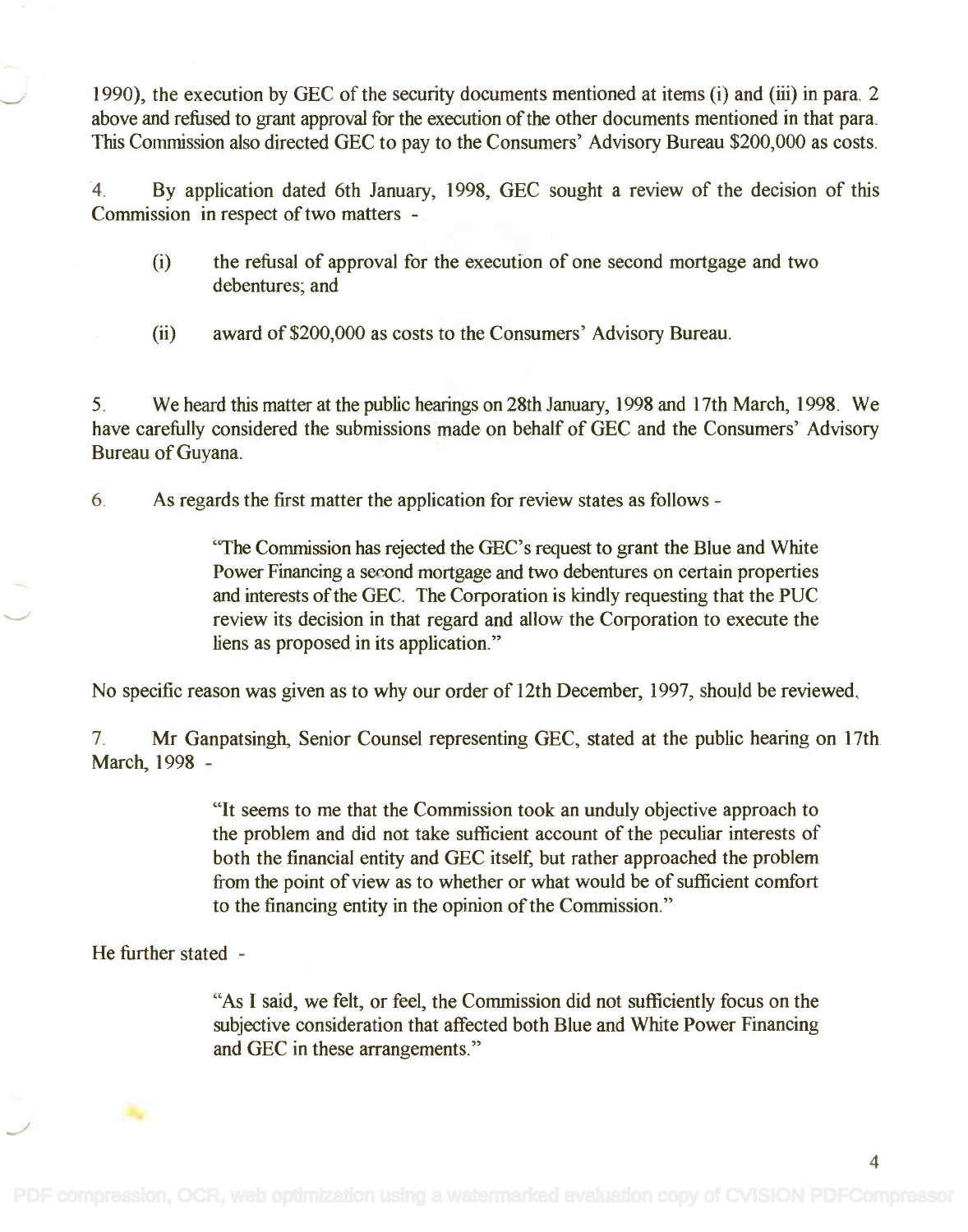8. We do not think that we are wrong in being objective in our decision making. We are of the view that we are required to be objective in our approach, view that we are required to be objective in our approach.

9. Mr Ganpatsingh conceded at the above-mentioned public hearing that it was not spelt out in 9. Mr Ganpatsingh conceded at the above-mentioned public hearing that it was not spelt out in the two Lease Agreements that GEC would execute the two debentures. He, however, contended the two Lease Agreements that GEC would execute the two debentures. He, however, contended that the language of the two Lease Agreements was wide enough to accommodate the issuing of the that the language of the two Lease Agreements was wide enough to accommodate the issuing of the debentures in addition to the mortgages. We had held in our order of 12th December, 1997, that the debentures in addition to the mortgages. We had held in our order of 12th December, 1997, that the two Lease Agreements do not obligate the GEC to execute the two debentures. We are not two Lease Agreements do not obligate the GEC to execute the two debentures. We are not convinced of any reason to change that view. convinced of any reason to change that view.

10. We also cannot appreciate Mr Ganpatsingh's argument that the express words of section 10. We also cannot appreciate Mr Ganpatsingh's argument that the express words of section 26(3) of the Electricity Act, Cap. 56:01, empowering a mortgagee or chargee to appoint a receiver 26(3) of the Electricity Act, Cap. 56:01, empowering a mortgagee or chargee to appoint a receiver of the whole or part of the property mortgaged or charged, should be ignored. of the whole or part of the property mortgaged or charged, should be ignored.

11. Even if it is a case where two views were possible and the Commission took one of those 11. Even if it is a case where two views were possible and the Commission took one of those views, in preference to the other, that is not a ground for review. VIews, in preference to the other, that is not a ground for review.

12. The Public Utilities Commission Act 1990 (No. 26 of 1990) was enacted on 31st December, 12. The Public Utilities Commission Act 1990 (No. 26 of 1990) was enacted on 31st December, 1990, and it is retrospective in operation with effect from 1st October, 1990. Section 47 of that Act 1990, and it is retrospective in operation with effect from 1st October, 1990. Section 47 of that Act was in operation right from the beginning. The parties are presumed to be aware of the provision. was in operation right from the beginning. The parties are presumed to be aware of the provision. Besides, GEC was reminded of that provision by this Commission's notice dated 24th August, 1995, Besides, GEC was reminded of that provision by this Commission's notice dated 24th August, 1995, long before GEC executed the two Lease Agreements dated 31st March, 1996 and 9th May, 1996. long before GEC executed the two Lease Agreements dated 31st March, 1996 and 9th May, 1996.

13. We reject Mr Ganpatsingh's argument that nobody could have foreseen "the extent the PUC 13. We reject Mr Ganpatsingh's argument that nobody could have foreseen "the extent the PUC would, so to speak, take unto itself or arrogate unto itself the powers to refuse the issuing of security would, so to speak, take unto itself or arrogate unto itself the powers to refuse the issuing of security documents in the circumstances in which GEC agreed to do so." We do not know how GEC could documents in the circumstances in which GEC agreed to do so." We do not know how GEC could have assumed that this Commission would just rubber stamp whatever they did. have assumed that this Commission would just rubber stamp whatever they did.

14. GEC's objection to the award of costs to the Consumers' Advisory Bureau was based on two grounds grounds -

(i) the Consumers' Advisory Bureau was not a party to the proceedings; and

(ii) there was no justification for the award.

The consumers were vitally interested in the proceedings that led to the Order of this Commission The consumers were vitally interested in the proceedings that led to the Order of this Commission dated 12th December, 1997. Under section 64 of the Public Utilities Commission Act 1990 (No. 26 dated 12th December, 1997. Under section 64 of the Public Utilities Commission Act 1990 (No. 26 of 1990) this Commission had the power to award the costs of the Consumers' Advisory Bureau. of 1990) this Commission had the power to award the costs of the Consumers' Advisory Bureau.